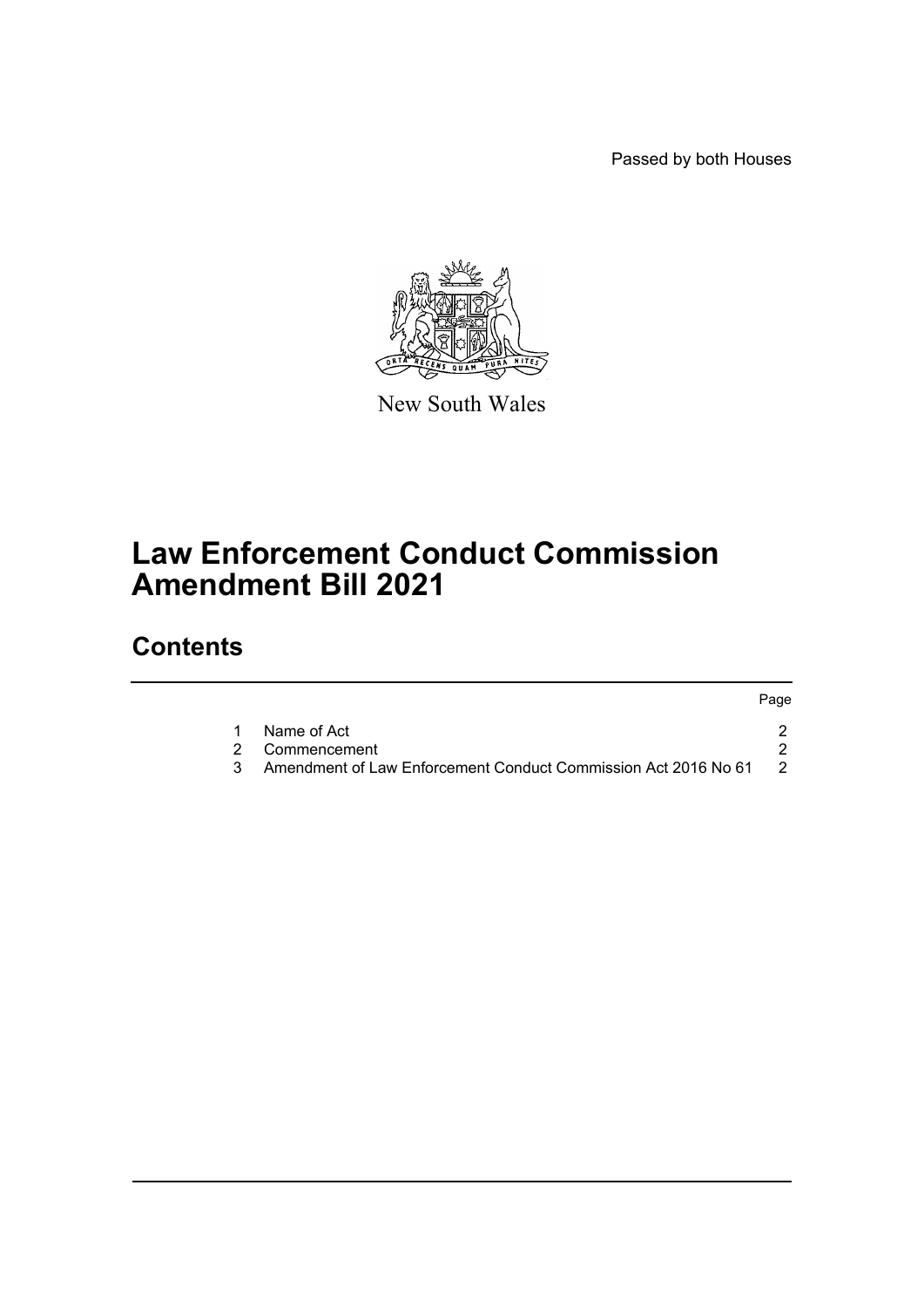*I certify that this PUBLIC BILL, which originated in the LEGISLATIVE COUNCIL, has finally passed the LEGISLATIVE COUNCIL and the LEGISLATIVE ASSEMBLY of NEW SOUTH WALES.*

*Legislative Council 2021* *Clerk of the Parliaments*



New South Wales

# **Law Enforcement Conduct Commission Amendment Bill 2021**

Act No , 2021

An Act to amend the *Law Enforcement Conduct Commission Act 2016* in relation to the terms of office, and a vacancy in office, of a member of the Commission, an Assistant Commissioner or an alternate Commissioner.